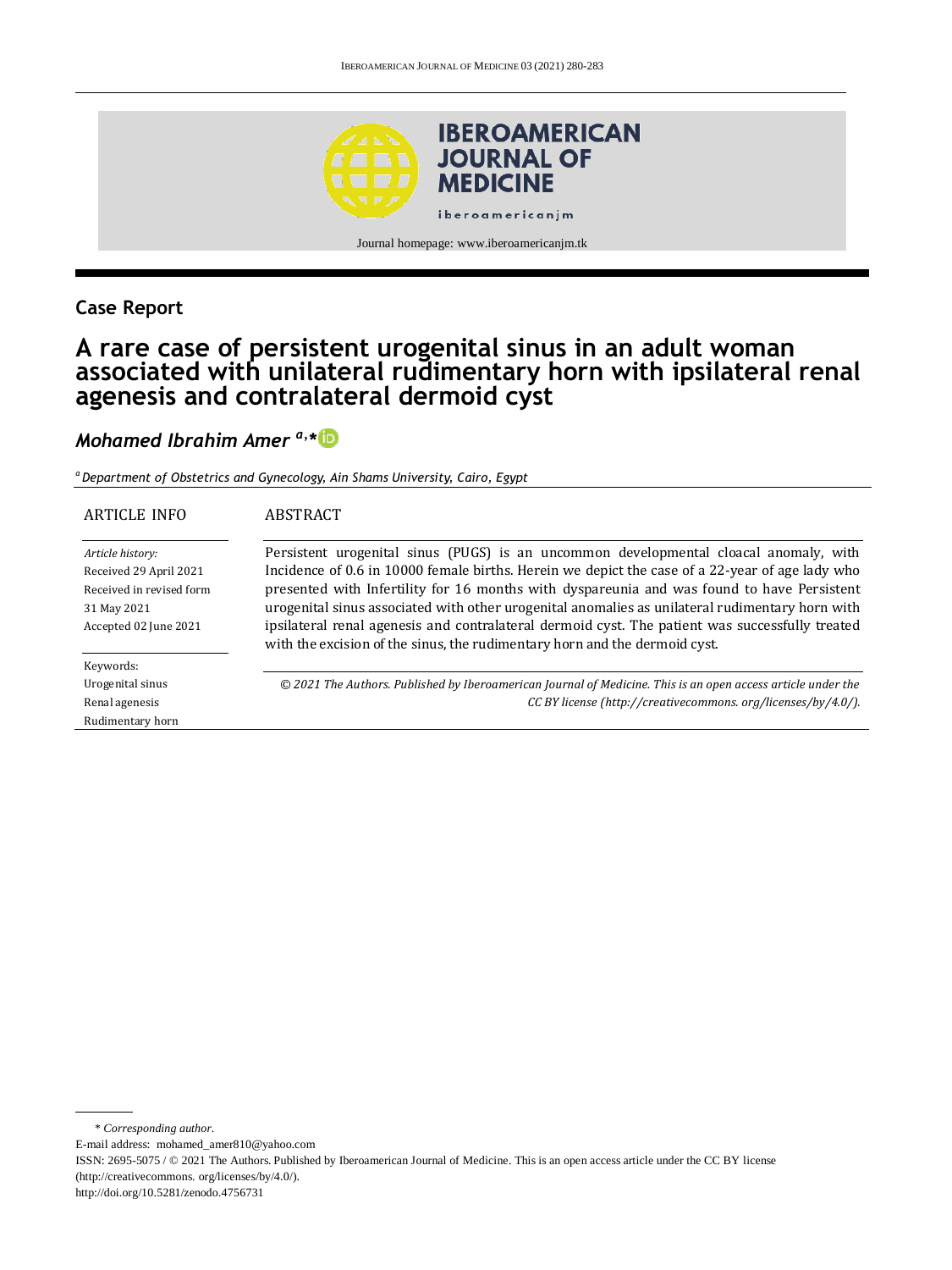**Un caso raro de seno urogenital persistente en una mujer adulta asociado a cuerno rudimentario unilateral con agenesia renal ipsilateral y quiste dermoide contralateral**

### INFO. ARTÍCULO *Historia del artículo:*  Recibido 29 Abril 2021 Recibido en forma revisada 31 Mayo 2021 Aceptado 02 Junio 2021 Palabras clave: Seno urogenital Agenesia renal Cuerno rudimentario RESUMEN El seno urogenital persistente (PUGS) es una anomalía cloacal del desarrollo poco común, con una incidencia de 0,6 en 10000 nacimientos de mujeres. Aquí representamos el caso de una señora de 22 años que presentó Infertilidad durante 16 meses con dispareunia y se encontró que tenía seno urogenital persistente asociado con otras anomalías urogenitales como cuerno rudimentario unilateral con agenesia renal ipsilateral y quiste dermoide contralateral. El paciente fue tratado con éxito con la escisión del seno, el cuerno rudimentario y el quiste dermoide. *© 2021 Los Autores. Publicado por Iberoamerican Journal of Medicine. Éste es un artículo en acceso abierto bajo licencia CC BY (http:/[/creativecommons. org/licenses/by/4.0/\)](https://creativecommons.org/licenses/by/4.0/).* HOW TO CITE THIS ARTICLE: IOmer MI. A rare case of persistent urogenital sinus in an adult woman associated with unilateral rudimentary horn with ipsilateral renal agenesis and contralateral dermoid cyst. Iberoam J Med. 2021;3(3):280-283. doi: [10.5281/zenodo.4756731.](http://doi.org/10.5281/zenodo.4756731)

### **1. INTRODUCTION**

Urogenital sinus happens because of the arrested migration of the Mullerian ducts from the Muller tubercle to the vestibule [1]. Urogenital sinus anomalies are characterized by the intersection of the urethra and vagina to frame a common channel of differing length with a solitary perineal opening. Thus, Persistent Urogenital Sinus (PUGS) can be grouped into high and low peculiarities as per the length of the common channel  $(>3$  cm or  $\leq 3$  cm, separately). All in all, short urogenital sinuses are more common [2].

The presence of a urogenital sinus addresses a transient period of the normal development of the lower genital tract in the female fetus (3). It is one of the congenital disorders that are assessed to be 6 in each 100,000 female births (1). While PUGS can present as an isolated anomaly, it has additionally been associated with different diseases, including congenital adrenal hyperplasia or McKusick-Kaufman syndrome [4, 5].

A diagnosis of PUGS is challenging because of the complexity and uncommonness of this condition. As exhibited by the current case, the presence of a urogenital tract anomaly can be barely noticeable by clueless experts while investigating basically normally looking external genitalia with typical labial folds and a normally situated anus. Consequently, an intensive clinical assessment of the perineum is crucial as the finding of a solitary opening in the introitus is pathognomonic of a PUGS diagnosis. Herein I describe the first case of persistent urogenital sinus in a grown-up lady with a new level.

### **2. CASE REPORT**

Nulligravida, 22 years of age lady presented to the outpatient clinic at Ain Shams University Maternity hospital for being infertile for 16 months with trouble in finishing sex (superficial dyspareunia). She had menarche at 12 years old; since that time, she had regular monthly cycle, on average changing three pads each day for 3 days with no history of circumcision. On general examination, she had typical female features with well-developed breasts (Tanner stage 5) and normal female hair distribution. Blood pressure was normal, and there were no palpable abdominal masses.

Local vulval assessment uncovered typical looking external genitalia with a solitary opening in the introitus (Figure 1). The patient was approached to return when she bleeds to distinguish the site of seepage of the menstrual blood. After fourteen days she bled and the menstrual blood was discovered to be coming out through the introital opening.

Outpatient Endoscopy was done through the opening in the introitus which uncovered a restricted passage that drives posteriorly to vaginal hole that prompts a typical vagina, cervix and one uterine horn. External urethral meatus was seen just over the opening in the introitus and front to the vaginal hole, where urethra-cystoscopy was done in the same setting uncovering typical urethra and bladder mucosa with no proof of fistula, endometriosis or any tumor.

Investigations as abdomeno-pelvic ultrasound and MRI was requested which uncovered unicornuate uterus at left side with rudimentary horn at right side along with missing right kidney which was affirmed later by IVP. The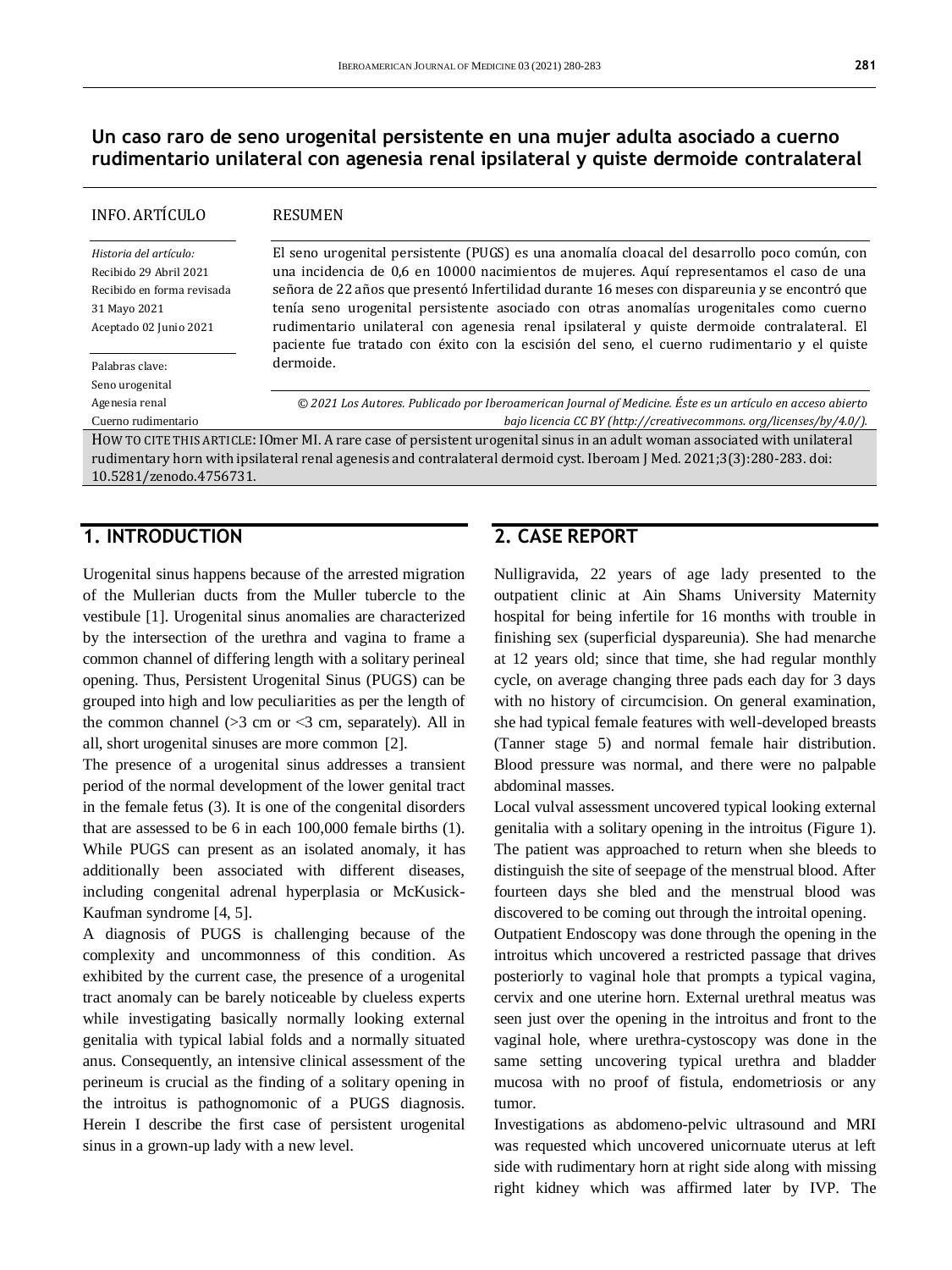

*Figure 1: Introitus with a single opening (arrow).*

ultrasound and MRI found accidently Left ovarian well defined echogenic cyst with well delineated out-line occupying the uterovesical pouch measuring  $7\times7.5$  cm with an impression of Dermoid cyst. The patient was checked on as booked and had hemoglobin 13 g/dL. Renal and liver function tests along with serum level of the hormones (FSH, LH, TSH, testosterone, estradiol) and ovarian tumor markers everything was normal. Urine analysis showed no evidence of urinary tract infection. A diagnosis of persistent urogenital sinus and a decision was taken to excise the septum of the sinus along with laparotomy at the same setting for excision of the ovarian cyst and rudimentary horn.

After taking Informed consent from the patient, repair was carried out with the patient in the standard lithotomy



position under general anesthesia, and 18 Fr foley catheter *Figure 2: Arrow shows that the sinus extends below external urethral meatus and covering the vaginal orifice.*

urethral meatus was uncovered separate in the vestibular region (Figure 3). The vagina was patent, admitting two fingers freely to a depth of 10 cm.

introduced to the urinary bladder and inflated with 10 mL normal saline. Holding the sinus wall was done using artery forceps (Figure 2) with incision and later excision of 3 mm thickness septum using monopolar diathermy knife and the edges of the excised sinus was sutured using interrupted absorbable sutures in a circumferential manner with Vicryl 2–0 sutures. The vaginal opening and external



*Figure 3: A: edges of the excised sinus; B: the vagina after sinus excision.*

Pfannenstiel incision was done at the same setting revealed left uterine horn of normal size with left ovarian cyst of diameters  $8 \times 10$  cm that was excised and later proved to be dermoid cyst by histopathology. Right sided rudimentary horn was excised lifting both ovaries in place. The patient was discharged on the second postoperative day. After one month the patient bled through the ordinary vaginal opening and there was no dyspareunia. After four months the patient got pregnant.

## **3. DISCUSSION**

Anomalies of the female genital tract can present and be recognized at birth through adulthood. Advances in the field of developmental biology are giving clinicians a more prominent understanding of the origins of congenital anomalies like persistent cloaca and urogenital sinus [3].

PUGS is a developmental cloacal anomaly, which presents as a single common passage for urethra and vagina in female neonates. Neonates with urogenital sinus present with abdominal expansion and frequently have ambiguous genitalia, seldom the vulva might be normal. Examination of external genitalia, voiding cystouretherogram,